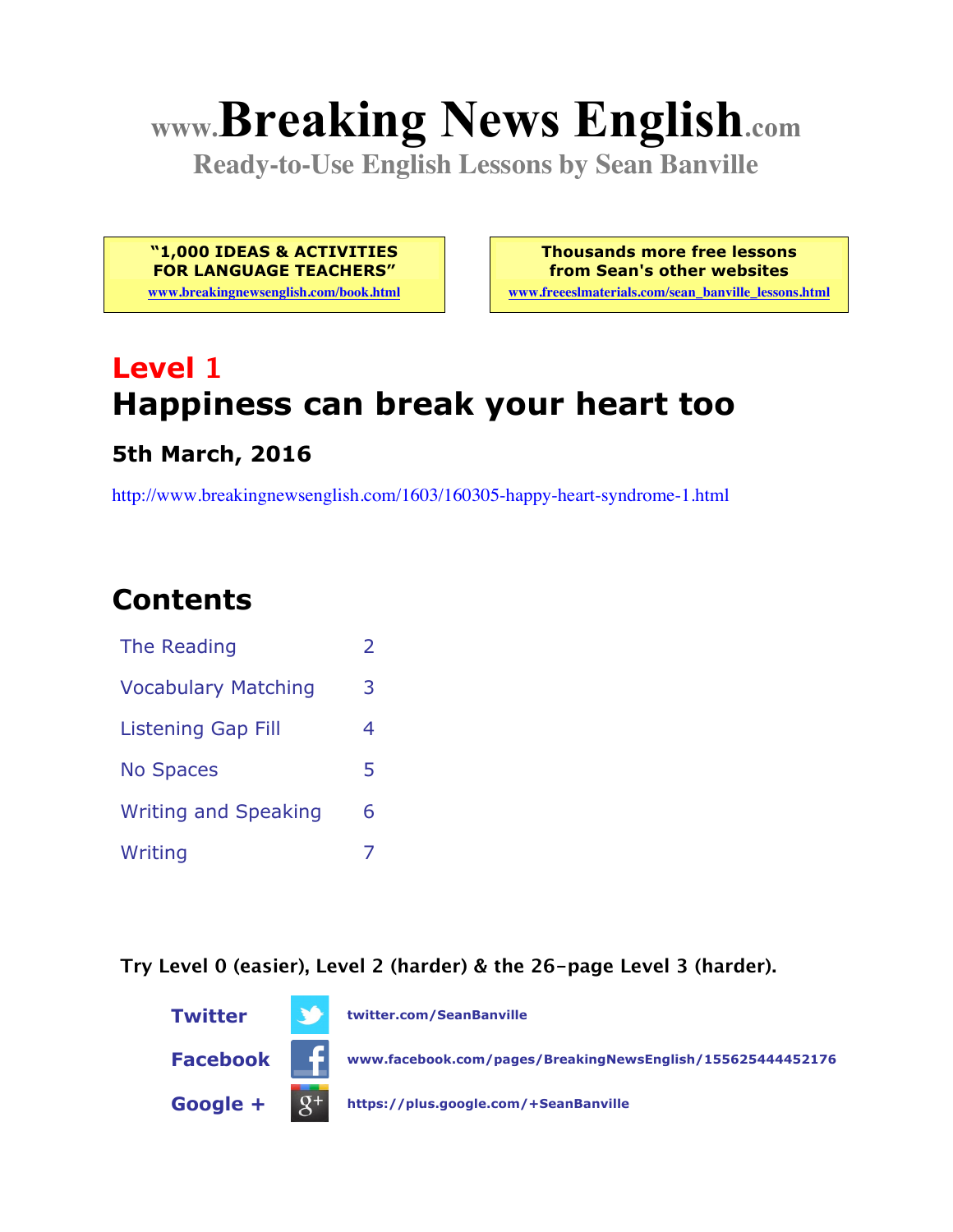### **THE READING**

From http://www.breakingnewsenglish.com/1603/160305-happy-heart-syndrome-1.html

Scientists say happy things can also make us brokenhearted. A broken heart is a real illness. It's not just sadness we feel. We get something called broken heart syndrome because of stress, and during bad times, such as relationship breakups, deaths in a family, or the loss of a job. The medical name for this is Takotsubo Syndrome (TTS). People can get it when happy things happen. Doctors have called it "happy heart syndrome".

The study is in the European Heart Journal. Dr Jelena Ghadri analysed data from 1,750 patients with TTS from nine countries. She found that 20 of these had TTS because of a happy event. The patients had heart problems after birthdays, weddings, favourite sports teams winning, and the birth of grandchildren. Dr Ghadri said our body thinks happy and sad events are similar, so both can result in Takotsubo Syndrome.

Sources: http://**medicalxpress**.com/news/2016-03-happiness-heart.html http://www.**healthaim**.com/happy-heart-syndrome-scientists-find-happiness-can-break-heart-killpeople/43668#ixzz41q69o85e http://www.**livescience**.com/53919-broken-heart-syndrome-linked-to-positive-emotions.html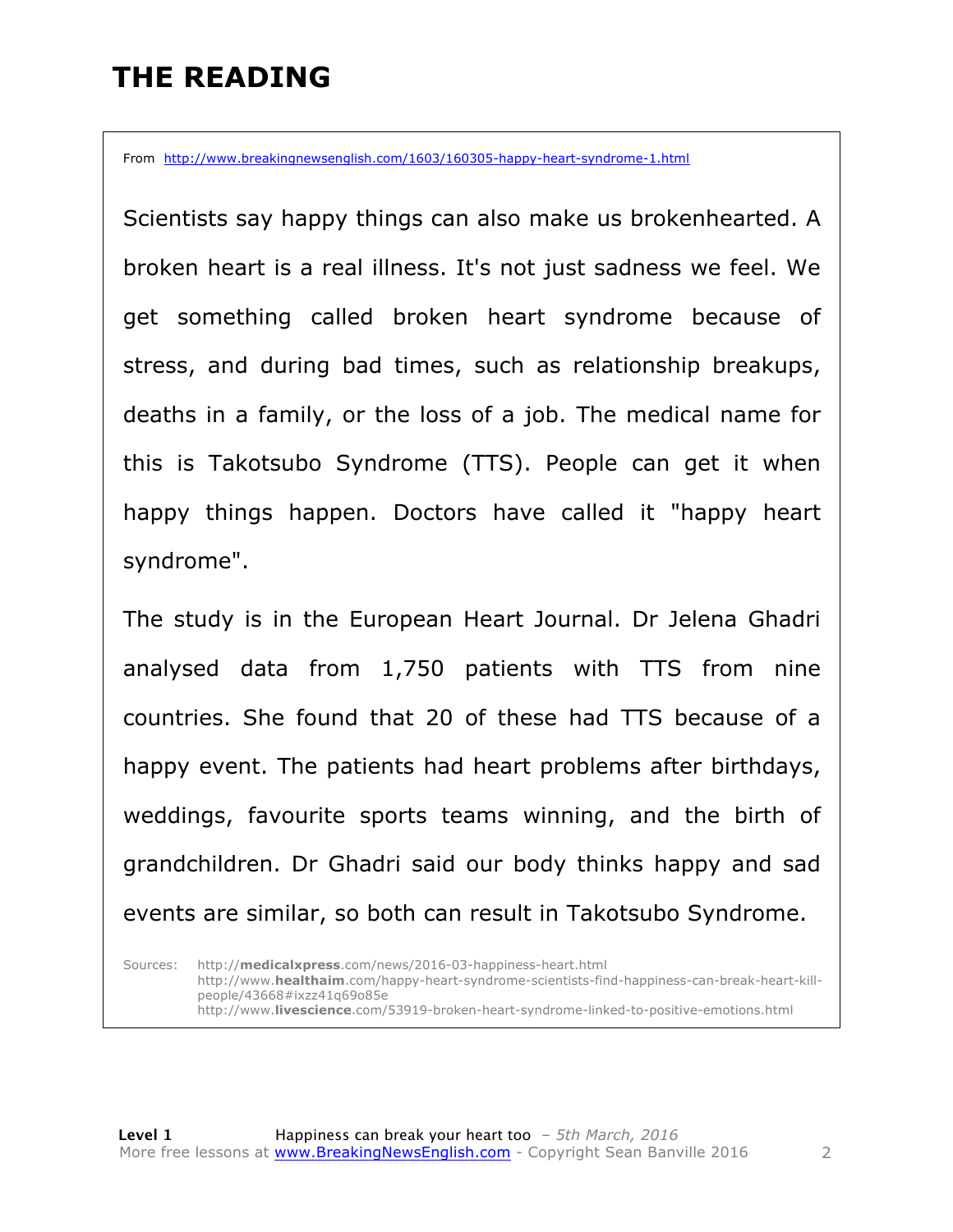### **VOCABULARY MATCHING**

From http://www.breakingnewsenglish.com/1603/160305-happy-heart-syndrome-1.html

#### **PARAGRAPH ONE:**

| 1. | A broken heart               | a. | bad times          |
|----|------------------------------|----|--------------------|
| 2. | It's not just sadness        | b. | Takotsubo Syndrome |
| 3. | during                       | c. | of a job           |
| 4. | relationship                 | d. | syndrome           |
| 5. | the loss                     | e. | is a real illness  |
| 6. | The medical name for this is | f. | things happen      |
| 7. | People can get it when happy | g. | breakups           |
| 8. | happy heart                  | h. | we feel            |

#### **PARAGRAPH TWO:**

| 1. | The study is in the European  | a. | events are similar    |
|----|-------------------------------|----|-----------------------|
| 2. | analysed data from            | b. | teams winning         |
| 3. | from nine                     | c. | in Takotsubo Syndrome |
| 4. | because of a happy            | d. | 1,750 patients        |
| 5. | favourite sports              | e. | Heart Journal         |
| 6. | the birth of                  | f. | event                 |
| 7. | our body thinks happy and sad | g. | countries             |
| 8. | both can result               | h. | grandchildren         |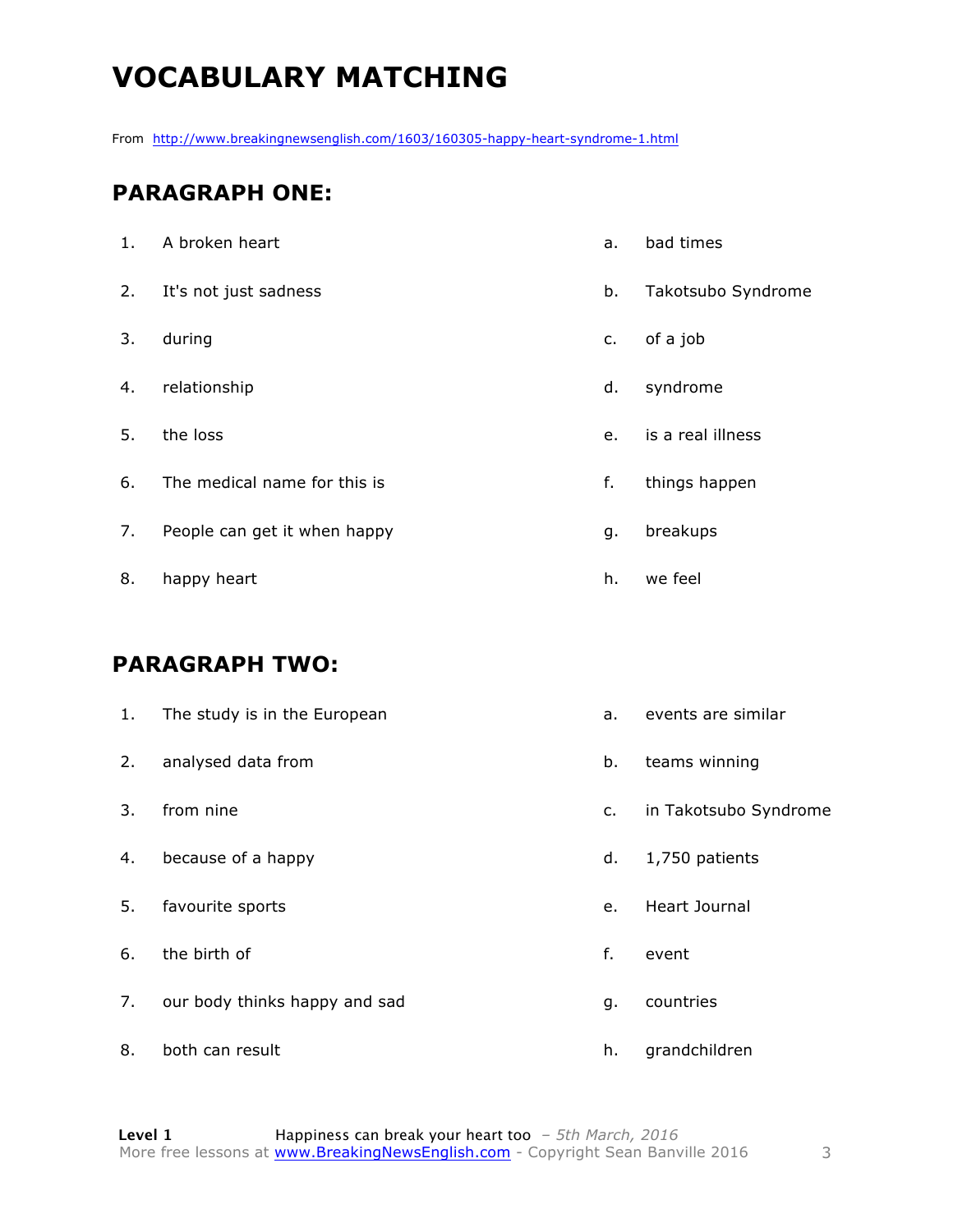### **LISTEN AND FILL IN THE GAPS**

From http://www.breakingnewsenglish.com/1603/160305-happy-heart-syndrome-1.html

Scientists say happy things (1) brokenhearted. A broken heart is (2) \_\_\_\_\_\_\_\_\_\_\_\_\_\_\_\_\_\_\_. It's not just sadness we feel. We get something called broken heart syndrome (3) \_\_\_\_\_\_\_\_\_\_\_\_\_\_\_\_\_\_\_\_\_, and during bad times, such as relationship breakups, deaths in a family, (4) \_\_\_\_\_\_\_\_\_\_\_\_\_\_\_\_\_\_\_ a job. The medical name for this is Takotsubo Syndrome (TTS). People (5) \_\_\_\_\_\_\_\_\_\_\_\_\_\_\_\_\_\_\_ happy things happen. Doctors (6) \_\_\_\_\_\_\_\_\_\_\_\_\_\_\_\_\_\_\_\_\_\_\_\_ "happy heart syndrome".

The (7) \_\_\_\_\_\_\_\_\_\_\_\_\_\_\_\_\_\_\_\_\_\_\_\_\_ European Heart Journal. Dr Jelena Ghadri analysed (8) \_\_\_\_\_\_\_\_\_\_\_\_\_\_\_\_\_\_\_\_\_\_\_ patients with TTS from nine countries. She (9) \_\_\_\_\_\_\_\_\_\_\_\_\_\_\_\_\_\_\_ of these had TTS because of a happy event. The patients had heart problems after birthdays, weddings, (10) \_\_\_\_\_\_\_\_\_\_\_\_\_\_\_\_\_\_\_ winning, (11) \_\_\_\_\_\_\_\_\_\_\_\_\_\_\_\_\_\_\_\_\_\_\_\_\_ grandchildren. Dr Ghadri said our body thinks happy and sad events are similar, (12) \_\_\_\_\_\_\_\_\_\_\_\_\_\_\_\_\_\_\_ Takotsubo Syndrome.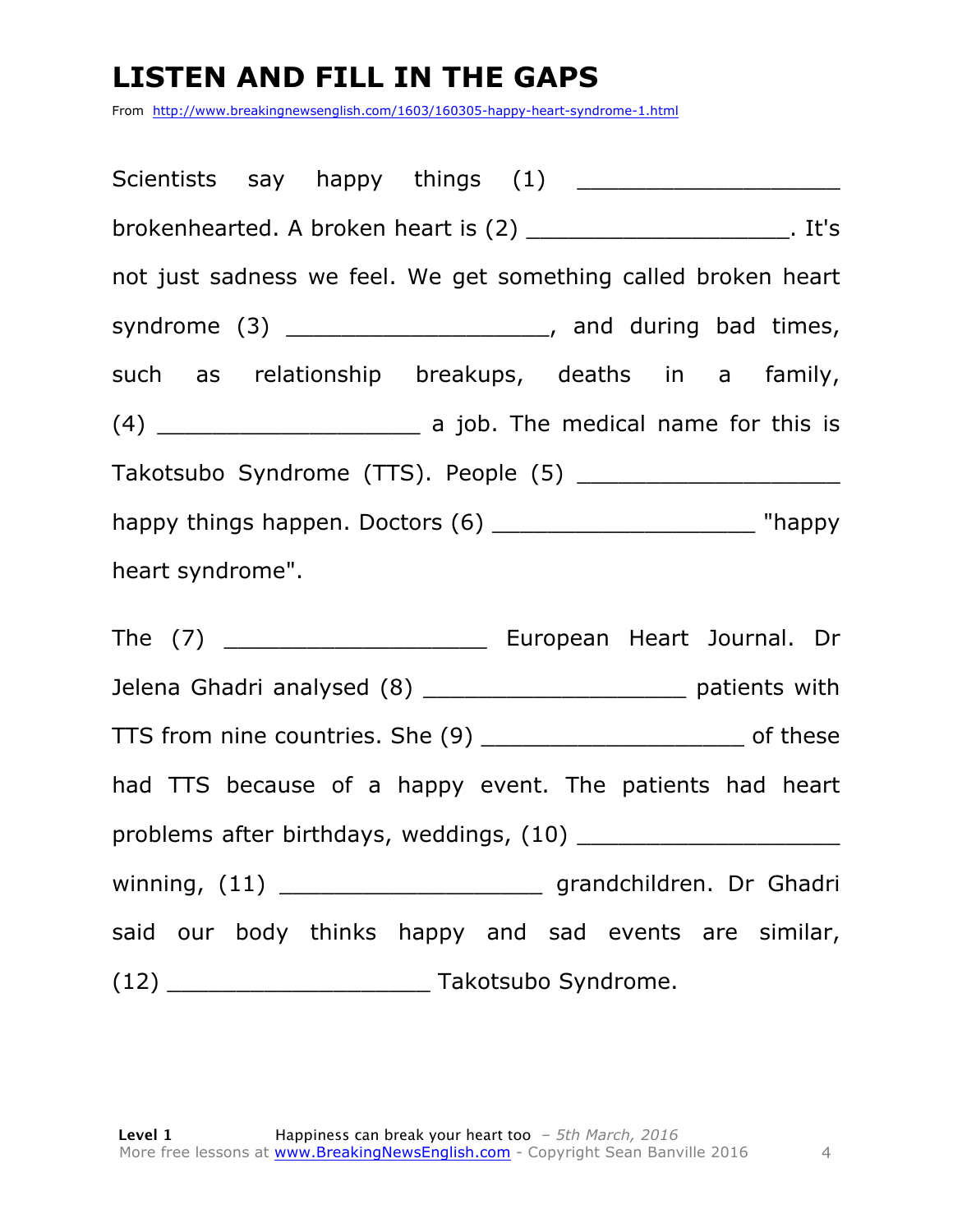### **PUT A SLASH ( / )WHERE THE SPACES ARE**

From http://www.breakingnewsenglish.com/1603/160305-happy-heart-syndrome-1.html

Scientistssayhappythingscanalsomakeusbrokenhearted.Abrokenh eartisarealillness.It'snotjustsadnesswefeel.Wegetsomethingcalled brokenheartsyndromebecauseofstress,andduringbadtimes,suchasr elationshipbreakups,deathsinafamily,orthelossofajob.Themedicaln ameforthisisTakotsuboSyndrome(TTS).Peoplecangetitwhenhappyt hingshappen.Doctorshavecalledit"happyheartsyndrome".Thestudy isintheEuropeanHeartJournal.DrJelenaGhadrianalyseddatafrom1,7 50patientswithTTSfromninecountries.Shefoundthat20ofthesehadT TSbecauseofahappyevent.Thepatientshadheartproblemsafterbirth days,weddings,favouritesportsteamswinning,andthebirthofgrandc hildren.DrGhadrisaidourbodythinkshappyandsadeventsaresimilar,s obothcanresultinTakotsuboSyndrome.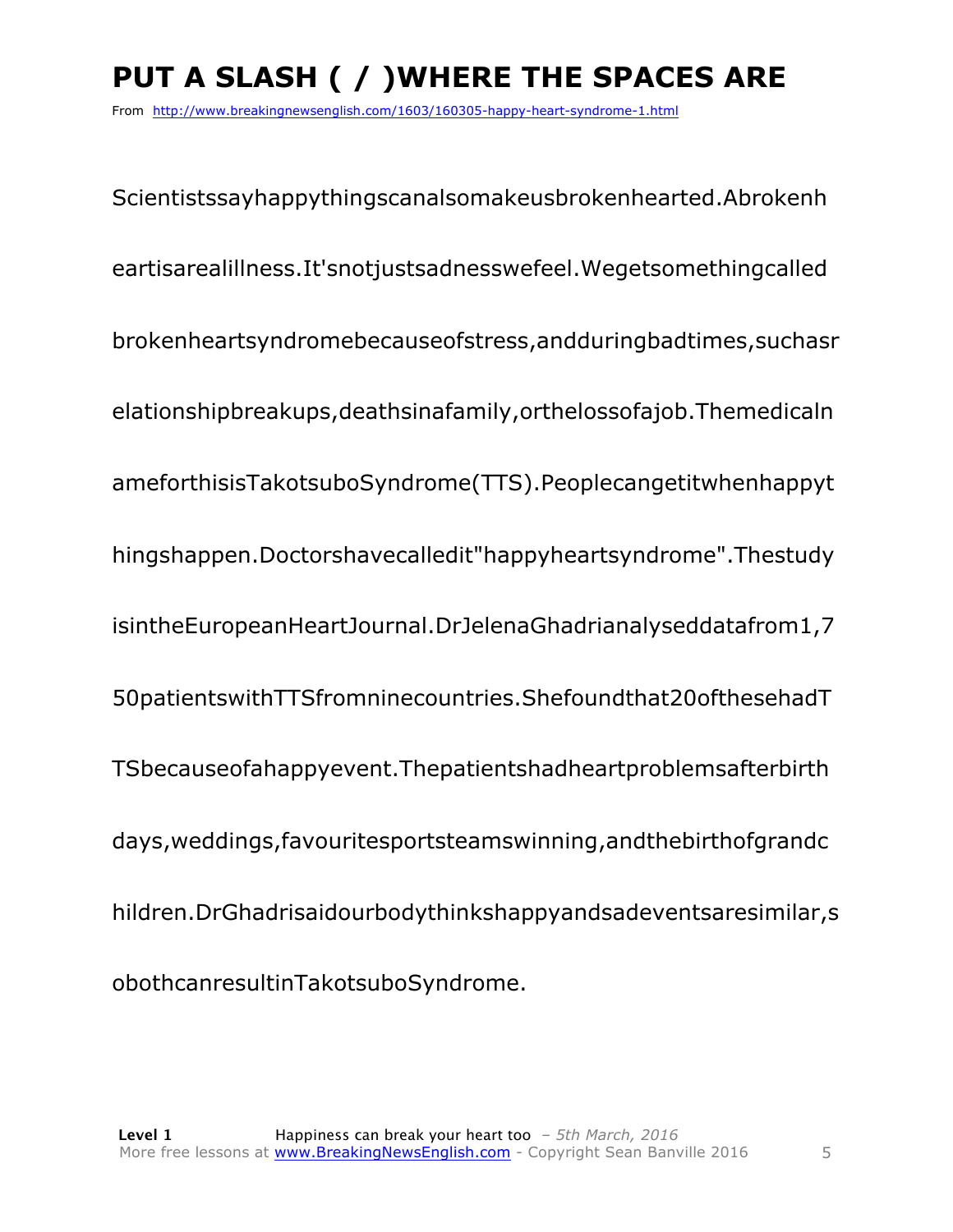### **WRITE QUESTIONS & ASK YOUR PARTNER(S)**

Student A: Do not show these to your speaking partner(s).

| a) |  |  |
|----|--|--|
| b) |  |  |
| c) |  |  |
| d) |  |  |
| e) |  |  |
| f) |  |  |
| g) |  |  |
| h) |  |  |
|    |  |  |

Happiness can break your heart too - 5th March, 2016 More free lessons at www.BreakingNewsEnglish.com

### **WRITE QUESTIONS & ASK YOUR PARTNER(S)**

Student B: Do not show these to your speaking partner(s).